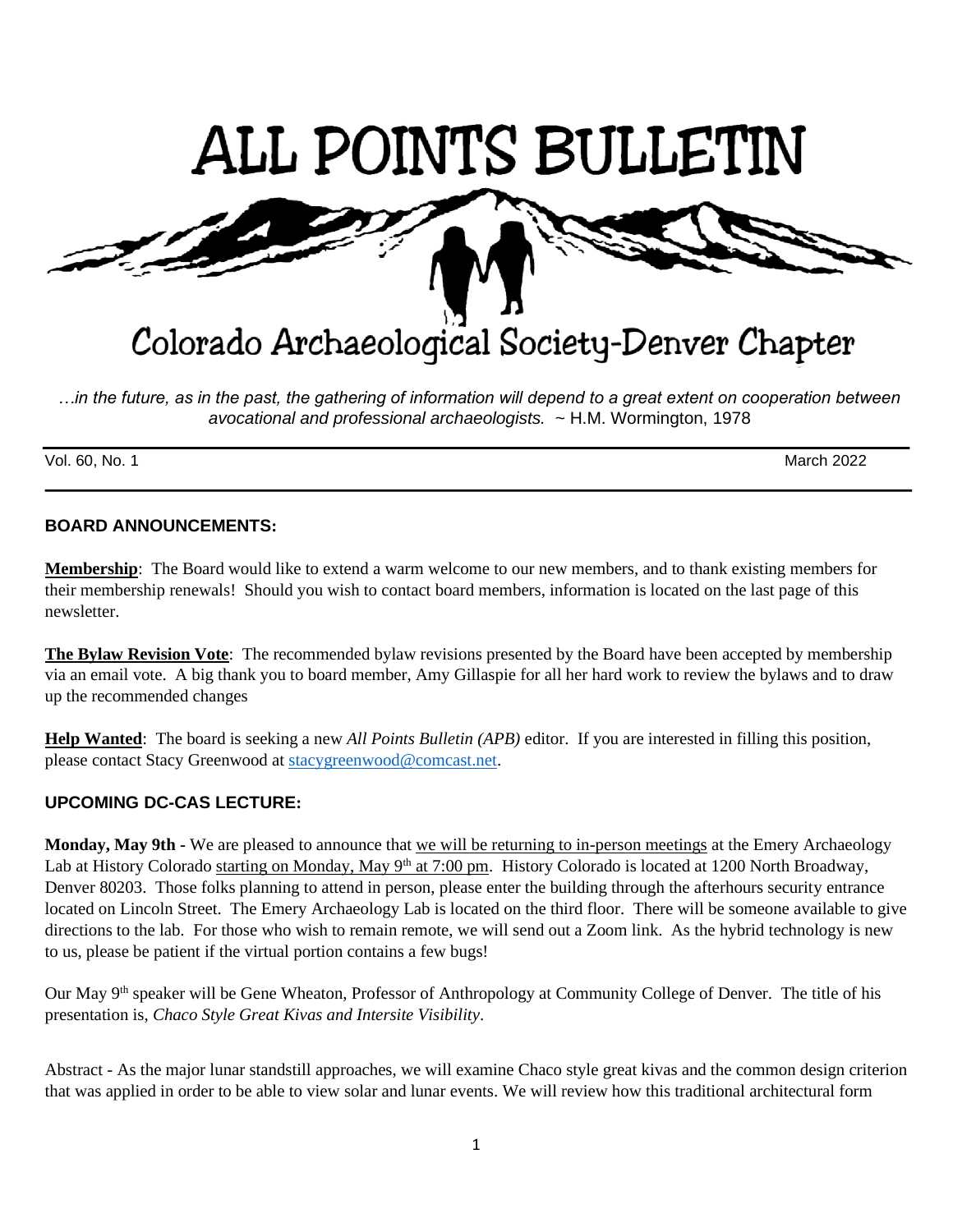during the Chaco era acted as a mechanism to coordinate seasonal ceremonial activities by observation of astronomical events. Evidence that this common design criterion involved an orientation of building elements to the summer and winter solstice sunrise and sunsets is reviewed. In the La Plata River Valley, several Chaco-era communities are revisited with an eye toward inter-site visibility and shared site attributes that indicate integrated community structure. This integrated community structure incorporates Chaco style great kiva architectural features and natural landscape elements.

Biography: Gene Wheaton is a Professor of Anthropology at Community College of Denver and a professional archaeologist who provided technical support in inventory and management of cultural resources under the jurisdiction of the Park Service at Aztec Ruins National Monument and the Forest Service at various positions throughout the American Southwest. Professor Wheaton recently completed an excavation of the Wootton site on the Auraria campus and is currently working on an archaeological project at the Ninth Street Historic District Park on the Auraria campus. The main focus of these projects is to foster student and community involvement in archaeology.

**OPPORTUNITES TO GET INVOLVED:** The board is currently working on setting up archaeological field opportunities, field trips and classes/workshops for our members. If you have any suggestions, please contact Stacy Greenwood at [stacygreenwood@comcast.net.](mailto:stacygreenwood@comcast.net)

**ERO Resources** – Jonathan Hedlund, Senior Archaeologist/Associate has reached out to the Denver Chapter with an opportunity for members to work on a small cave site in Douglas County from May through July 2022. If you are interested, please contact him at [jhedlund@eroresources.com.](mailto:jhedlund@eroresources.com) Hedlund provides the following project information:

Douglas County and ERO Resources Corporation (ERO) is seeking volunteers to assist in an excavation located in Douglas County, Colorado. Douglas County is proposing to excavate a small rock shelter (5DA3991) located on Douglas County property. Archaeological testing was completed by ERO in early 2021, indicating that the rock shelter contains buried cultural material including debitage, stone tools, ground stone, and hearths. Radiocarbon dates indicate that the archaeological deposits in the upper sediments date to about 900 years ago (Early Ceramic/Middle Ceramic periods) while the deeper material dates to around 4000 years ago (Middle Archaic period). Older deposits exist below, but they have not been exposed yet. The significance of this shelter cannot be overstated. The deposits have unique potential to provide valuable insights into thousands of years of Native American occupation of the area.

## Volunteer expectations:

Volunteers will assist in the excavation in variety of ways: artifact screening, bag labeling, note taking, sketch map production, and hand excavation. Due to the size of the rock shelter, only one or two volunteers can be accommodated at a time. ERO anticipates needing volunteers in late May through July, depending on Tribal consultation and weather.

Hours: Typically 7:45 am to 4 pm – flexible schedules can be accommodated.

Access: 0.5 mile hike with 100-ft-elevation gain from parking location if you have 4WD. Volunteers with vehicles without 4WD may have to hike in about 1 mile with a 200 ft elevation gain if ERO cannot arrange alternative transportation. Restrooms: Not on site, but porta-potty will be provided at vehicle access point. Meals: Not provided.

Requirements: Volunteers will be required to be CAS members and adhere to the Colorado Archaeological Society Code of Ethics. Photography is allowed, but geolocated photos are not permitted due to the sensitivity of the resource.

**Cherokee Ranch -** Members will have an opportunity to do fieldwork at Cherokee Ranch, Douglas County. Dates are currently being finalized. An email will be sent out when additional information has been received.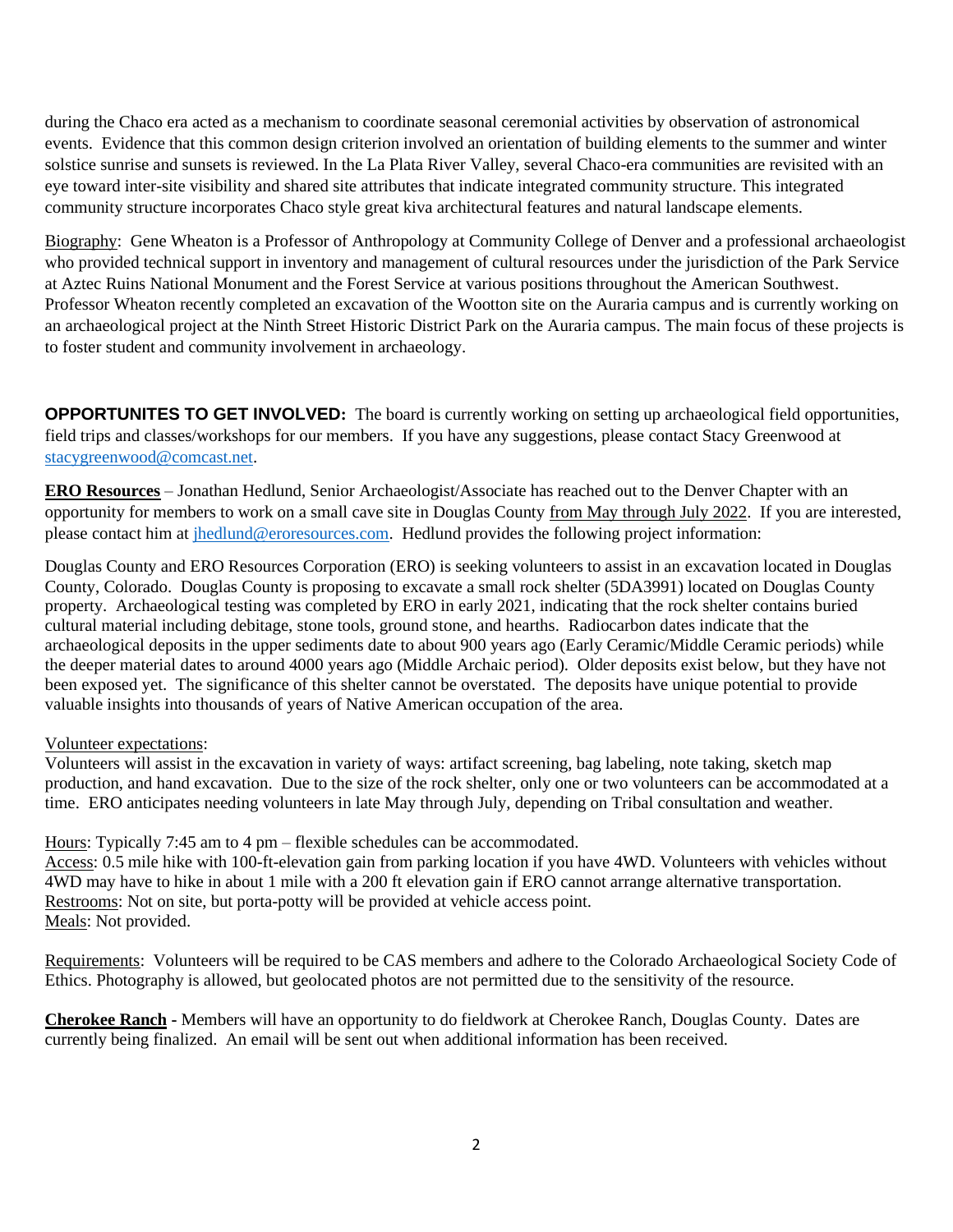**Paleocultural Research Group** – PCRG have two upcoming projects with open volunteer opportunities [\(https://paleocultural.org/participate/\)](https://paleocultural.org/participate/). Please consult the following web pages for requirements: <https://paleocultural.org/participate/being-a-volunteer/> and [https://paleocultural.org/participate/volunteer-information/.](https://paleocultural.org/participate/volunteer-information/)

**History Colorado** – A field trip to the Office of the State Archaeologist and the Emery Archaeology Lab has been scheduled for Friday, June 3<sup>rd</sup> at 10:00 a.m. The tour will be led by Todd McMahon, Staff Archaeologist/State Curation Coordinator. We will also be meeting Shawn Faucett, the new Preparator/Emery Archaeology Lab Coordinator. Volunteer opportunities will also be discussed. History Colorado Center is located at 1200 Broadway, Denver. We will meet at the Security Entrance located on Lincoln Street. If you would like to join us, kindly RSVP to [stacygreenwood@comcast.net.](mailto:stacygreenwood@comcast.net)

**PAAC Classes** – Classes are currently on hiatus. They are tentatively set to resume in the Spring of 2023. We will provide updates when they become available. You may visit<https://www.historycolorado.org/paac> for updates, to learn about the PAAC program, and to see the offered classes.

**Classes on Museum Basics** – Curatorial Services and Collections Access at History Colorado is offering fee-based virtual classes on Museum Basics. Classes are designed for those who currently work or volunteer at cultural institutions and for graduate students interested in doing so. Upcoming classes are Programming & Collection Activation (May 11th), Objects as Teaching Tools (July 13<sup>th</sup>), Patron Services (Sept. 14<sup>th</sup>, and Digitization & Metadata (Nov 9<sup>th</sup>). Please visit <https://www.historycolorado.org/insights-inperson> for further information.

**BLAST FROM THE PAST:** A new feature to the APB, which looks at the rich 75-year history of the Denver Chapter.

# **This Quarter in DC-CAS History -**

**January: 1957** – The first *Denver Chapter News* newsletter was written and published by President, Wallace McBride. **1962** – Former Member, Bob Hetu, while with the armed forces in Europe, reported he was having a great time digging with Dr. Adam Treganza at Agrigento, Italy. The wide variety of ruins were as early as Fourth Century Greek.

**February: 1964** – A naming contest was held for a new DC-CAS publication. Names submitted for consideration were *Are Key O Gee*, *Facts and Artifacts*, *Art 'N Fact*, *Flint Pickers*, *Lost and Found*, and *All Points Bulletin*. The following month, the first *All Points Bulletin* (*APB*) was published. **1967** – The *APB* announced that Dr. L. S. B. Leakey would be speaking at University of Colorado at 7:30pm on February 6<sup>th</sup>. The title of his talk was, *The Evidence for Evolution of Man and His Ancestors in Africa.*

**March:** 1959 – Mr. Richard A. Scott, Paleobotanist for the U.S. Geological Survey was the speaker for the March 18<sup>th</sup> DC-CAS General Meeting. The title of his talk was, *Dinosaurs Had Hay Fever.* **1961** – The *APB* announced the Annual Banquet would be held on April 19<sup>th</sup> at Luby's Cafeteria in the Lakeside Shopping Center. Roast Beef was the main dish. The cost was \$2.50 for adults and \$2.00 for children. Useful and interesting door prizes were to be awarded to lucky attendants. Mr. Dallas Bordeaux of Pueblo was to give a talk on, *The Secret and Sacred Ceremonials of the Sioux Indians*.

**\*\*\*\***

**Articles from the Past –** For the Denver Chapter of the Colorado Archaeological Society, the relationship between advocational and professional archaeologists has long been an important one. The following is a reprint of an article written by a past Denver Chapter member which speaks to the importance of advocational archaeologists. It was originally published in the *All Points Bulletin* Newsletter in May 1964 (Vol. 1, No. 4, p.2):

## **The Role of the Amateur in American Archaeology**

By Larry Nelson

Chances are if you are reading this, you are involved with amateur archaeology to some extent, since it is published

in the Denver Chapter Newsletter. Your involvement may range from attendance of lectures and meetings, to active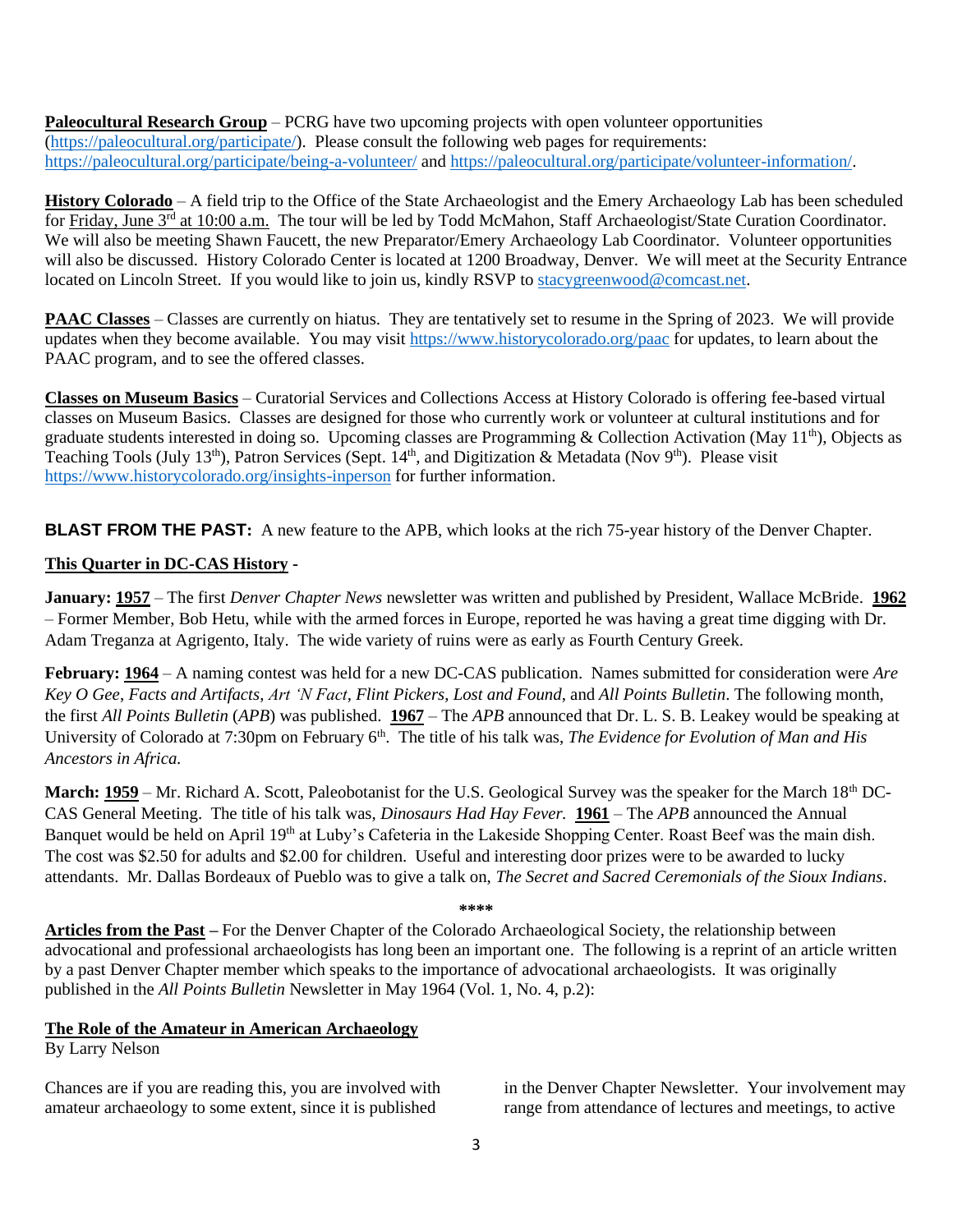pursuit of artifacts in the field. As it is with all avocations, a person not interested may inquire, "What benefit is derived from this pastime?". Here is my answer to that questions. Perhaps you can think of additional points.

Archaeology is a true science, according to Webster, but is a science that suffers from its own peculiar handicap; it is not a vital industry. For this reason, funds available for archaeological research are limited. Thus, the amateur can be of considerable value with his donated time and energy. While pursuing an exhilarating pastime, he also contributes directly to the fund of human knowledge. It would be impossible to find professional archaeologists in such quantities as the amateurs who "hit the trail" on vacations and weekends. It is also a certainty that professionals could be no more enthusiastic. In fact, it is his enthusiasm that the amateur must be careful to control. It is his duty to report finds suspected to be significant, and never to destroy information through haste or carelessness. Examples of careful observations by

amateurs are abundant. Two notable ones are the work of the Wetherill Brothers in what is now Mesa Verde National Park, and the discovery of the Folsom type location in New Mexico by a lone cowboy. In the first case, amateurs saved information that might have been destroyed by looters; and in the second, a valuable site was reported that might otherwise have gone unnoticed.

So, it might be said that everyone benefits from properly conducted amateur archaeology. The cause of science is helped by donated efforts. As far as the benefits to the individual are concerned, I could go into a long discourse about fresh air and exercise, about an inexpensive hobby in which every member of the family can participate, and so forth. But I won't. If you've ever experienced the thrill off finding a beautiful artifact nestled in the sand, unseen by human eyes since the Indian left it, you'll understand what I mean.

**\*\*\*\***

### **From the Denver Chapter Vintage Poetry Corner –**

## **An Amateur**

By Lorraine Hagar, Denver Chapter Member

I stood on a gentle windswept hill, Encircled by towering mountain sentinel, Enraptured of dancing aspen drenched in sun, Enthralled in a world my imagination spun.

Entranced by a small shiny chipped stone, So precise, so delicate, so skillfully done. I cupped in my hand a tiny bit of history, Held a precious bit of unsolved mystery, My search had been fruitful at long last And dredged up images from my Country's past.

What of the warrior who once stood this ground, How did he use what I'd just found, How did he live, how did he 'cope', What were his sorrows, what was his hope, Where should I look, what could I see, How to connect his life with me?

And so that day with my first arrowhead find I became an archaeologist, the very amateur kind.

Originally published in the *All Points Bulletin* in June 1967 (Vol.4, No.6, p.4)

**ARCHAEOLOGY IN THE NEWS:** A selection of articles which may be of interest to members

# **From Popular Archaeology**

December 29, 2021 - *Nits on ancient mummies shed light on South American ancestry* [\(https://popular](https://popular-archaeology.com/article/nits-on-ancient-mummies-shed-light-on-south-american-ancestry/)[archaeology.com/article/nits-on-ancient-mummies-shed-light-on-south-american-ancestry/](https://popular-archaeology.com/article/nits-on-ancient-mummies-shed-light-on-south-american-ancestry/) ) Researchers have found viable DNA can be recovered from nits found in the hair of Peruvian Mummies. Original article <https://academic.oup.com/mbe/article/39/2/msab351/6481551?login=false>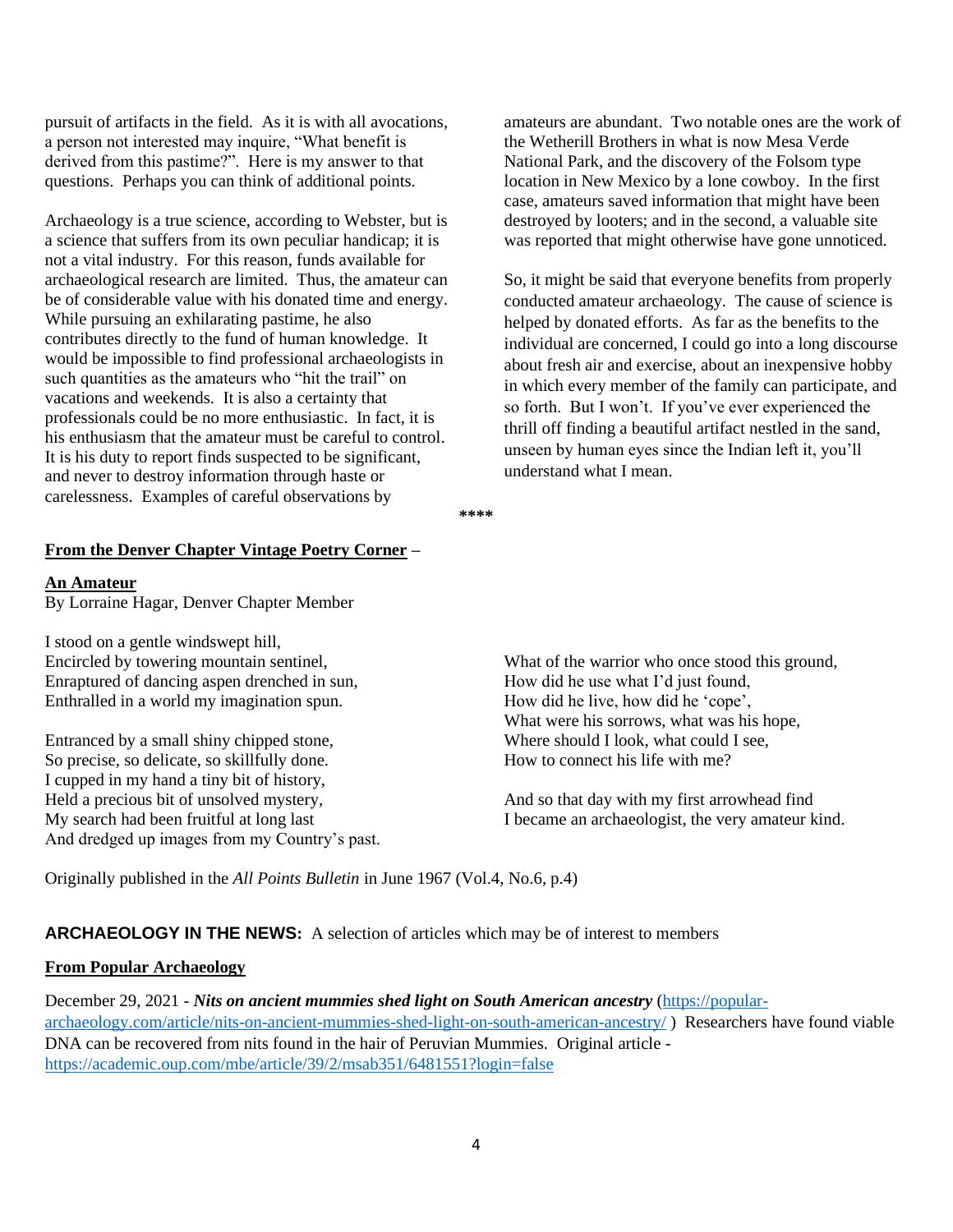March 21, 2022 – *Ice-Free corridor opening and peopling of the Americas* [\(https://popular-archaeology.com/article/ice](https://popular-archaeology.com/article/ice-free-corridor-opening-and-peopling-of-the-americas/)[free-corridor-opening-and-peopling-of-the-americas/\)](https://popular-archaeology.com/article/ice-free-corridor-opening-and-peopling-of-the-americas/) The Ice-Free Corridor model has long viewed the opening between the Cordilleran and Laurentide ice sheets as the primary migration route from Beringia into the Americas. New dating research of ice sheets suggests that this route was not available to the earliest migrants, and that initial migration occurred along a coastal migration route. Original article - <https://www.pnas.org/doi/abs/10.1073/pnas.2118558119>

**From Colorado Department of Transportation**– January 11, 2022 – *CDOT documentary depicts new era of archaeology* [\(https://www.codot.gov/news/2022/january/new-era-archaeology-documentary\)](https://www.codot.gov/news/2022/january/new-era-archaeology-documentary) CDOT announce the release of their documentary, *Durango 550 – Path of the Ancestral Puebloans.* The documentary shows how CDOT worked with archaeologists and regional Native American tribes to study and share their discoveries unearthed near Durango. The informative thirty-minute documentary is available to view until January 1, 2023 on Rocky Mountain PBS <https://www.pbs.org/video/durango-550-path-of-the-ancestral-puebloans-vhgyoe/>

# **From Science Daily** –

February 1, 2022 – *Did comet's fiery destruction lead to downfall of ancient Hopewell?*

[\(https://www.sciencedaily.com/releases/2022/02/220201143951.htm\)](https://www.sciencedaily.com/releases/2022/02/220201143951.htm) Researchers have found evidence of a "cosmic outburst" at eleven Hopewell archaeological sites in three states. Original article - [https://www.nature.com/articles/s41598-](https://www.nature.com/articles/s41598-022-05758-y) [022-05758-y](https://www.nature.com/articles/s41598-022-05758-y)

March 7, 2022 – *Collectors in the prehistoric world recycled old stone tools to preserve the memory of their ancestors* [\(https://www.sciencedaily.com/releases/2022/03/220307113131.htm\)](https://www.sciencedaily.com/releases/2022/03/220307113131.htm) A new study from Tel-Aviv University examines flint tools from one layer at the 500,000-year-old site of Revadim, located south of Israel's Coastal Plain. Original article <https://www.nature.com/articles/s41598-022-06823-2>

March 17, 2022 – *New computer predictive model useful in identifying ancient hunter-gatherer sites* [\(https://www.sciencedaily.com/releases/2022/03/220317163625.htm\)](https://www.sciencedaily.com/releases/2022/03/220317163625.htm) Archaeologists at the Max Planck Institute and Simon Fraser University examine the use of computer predictive modelling to locate sites in the landscape. Original article <https://journals.plos.org/plosone/article?id=10.1371/journal.pone.0265597>

March 23, 2022 – *Migrants from south carrying maize were early Maya ancestors*

[\(https://www.sciencedaily.com/releases/2022/03/220323101209.htm\)](https://www.sciencedaily.com/releases/2022/03/220323101209.htm) Excavations and DNA analysis at two rock shelter sites in the remote Maya Mountains, Belize indicates the inhabitants were originally from South America, and were critical to the spread of maize. Original article - <https://www.nature.com/articles/s41467-022-29158-y>

# **DC-CAS JANUARY 10, 2022 GENERAL MEETINGMINUTES**

The DC-CAS January General Meeting was held online on Monday, January 10, 2022 at 7:00 pm via the Zoom platform. Craig Dengel opened the meeting. Stacy Greenwood announced proposed bylaw changes had been sent out to membership, and she asked members to review the changes. A vote to accept these changes would be held during the February General Meeting. Craig then turned the meeting over to Kayla Bellipanni.

Kayla notified the audience that the evening's speaker, Athena Van Overschelde was not able to attend the meeting due to a medical emergency. Fortunately, Van Overschelde was able to forward a previously-recorded presentation on the scheduled

topic. Van Overschelde is a recent Master's graduate of the Rosentiel School of Marine and Atmospheric Science at the University of Miami. She is currently at the South Carolina Institute of Archaeology and Anthropology. As part of her underwater archaeology thesis work, Van Overschelde looked at the use of historical documentation and developing technology in online interpretive materials related to the underwater cultural resources located in Biscayne National Park (BISC). BISC is located twenty miles south of Miami, Florida in the northern Florida Keyes. The park area totals 270.3 square miles (700 square kilometers), and is comprised of Biscayne Bay, Elliott Key, and associated offshore barrier reefs.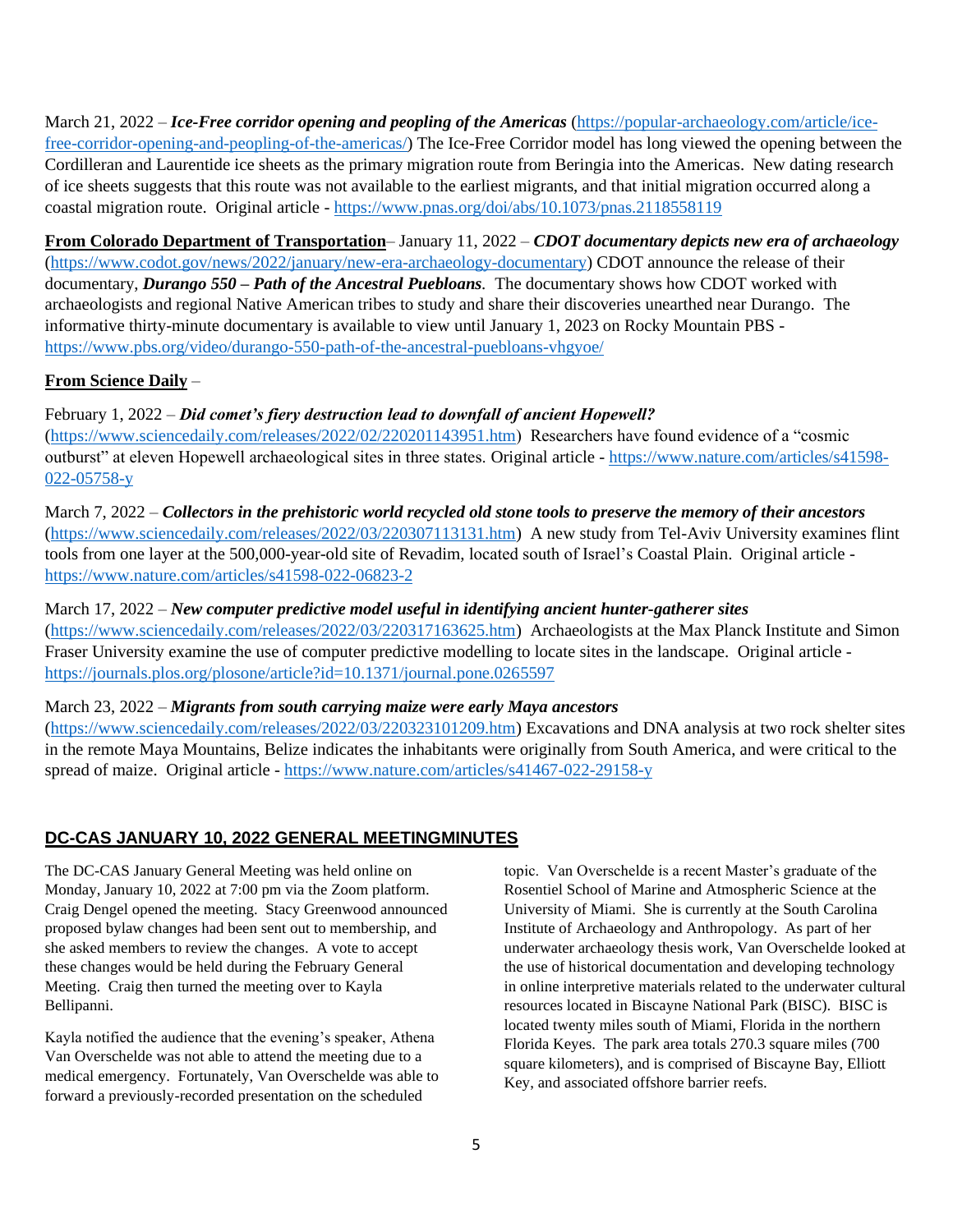The title of Van Overschelde's presentation was, *Maritime Heritage Trail Histories and Public Engagement in Cultural Resource Management: Biscayne National Park.* Van Overshelde provided a brief overview of the BISC. As part of the National Park Service (NPS), BISC shares the values of the NPS system, and is dedicated to the conservation of the natural and cultural resources for present-day and future generations. BISC was first established as a national monument in 1969, and was expanded into a national park in 1980. It is the largest marine park in the NPS system. BISC contains seventy-five documented submerged historic ships, six of which are part of the Park's Maritime Heritage Trail

#### [\(https://www.nps.gov/bisc/learn/historyculture/maritime-](https://www.nps.gov/bisc/learn/historyculture/maritime-heritage-trail.htm)

[heritage-trail.htm\)](https://www.nps.gov/bisc/learn/historyculture/maritime-heritage-trail.htm). Of interest to this presentation are the six vessels located along the Maritime Heritage Trail identified as the *Arratoon Apcar* to the north and to the south, the *Lugan,* the *Mandalay*, the *Erl King*, the *Alicia*, and an unidentified 19<sup>th</sup> century sailing vessel.

After Hurricane Irma hit the area in 2017, the NPS needed to reestablish a baseline data set for each of the sites. As part of this work, developing technologies were incorporated to document the sites in detail. Van Overschelde's research provided BISC with historical information on the five identified vessels, from their launching to their wrecking event, culled from historical newspapers, letters, court records, and military documents. The historic documentary resources gave insight into the life of the now-submerged vessels. For example, it was learned that the *Erl King* played a part in a major turning point in shipping history. Van Overschelde noted that during the late 19<sup>th</sup> century, it was popular to have clipper sailing ships race from China to London with the latest teas. The winner of these races was able to sell their tea cargo at a premium price as it was the freshest shipment, a quality most desired. In 1866, eight sailing ships loaded with tea departed from China for London. The *Erl King*, a steamer ship, also departed at the same time, but it was not participating in the race. The *Erl King* beat the racing sailing ships back to London by a full two weeks, thereby securing steam's future over sailing in the shipping industry. In another example, historic documentation also provided dating information on the Spanish steamer ship, the *Alicia* which wrecked upon the Ajax reef in April 1905. Calls for salvage bids and advertisements for public excursions to visit the shipwreck site were found in local newspapers. These historic materials are being incorporated with other new interpretive materials to update the BISC website, so that the information is accessible to those who do not snorkel as well as those who are unable to visit BISC in person.

In July 2019, BISC and the Submerged Resources Center Branch of the NSP began a project utilizing three-dimensional (3-D) photogrammetry multi-camera array to collect high resolution photographs of the wrecked vessels on the Maritime

#### Heritage Trail (see *SeaArray -*

[https://marineimagingtech.com/imaging-systems-home/sea](https://marineimagingtech.com/imaging-systems-home/sea-array/)[array/\)](https://marineimagingtech.com/imaging-systems-home/sea-array/). Thousands of photographs were taken and stitched together to create a 3-D photogrammetric map of each vessel. The maps will be uploaded to an online ArcGIS StoryMap and will be incorporated with historic research and documentation. When completed and uploaded onto the BISC website, there will be Story Maps for each vessel, their histories and 3-D interactive features (for examples of ArchGIS StoryMaps , see [https://doc.arcgis.com/en/arcgis-storymaps/gallery/\)](https://doc.arcgis.com/en/arcgis-storymaps/gallery/). The photogrammetric map for the *Erl King* will highlight eight features that can be clicked upon and a brief explanation will appear. Van Overschelde noted that the use of 3-D imaging provided evidence of an undocumented hole cut into the *Erl King*. It was thought the hole was from a salvage job at the time of the sinking or as part of a scrap iron salvage effort during WWII. As this hole had not been documented before, the technology showed the potential for new information to be collected. There are also plans to add more images to the record of the vessel, *Mandalay* utilizing the *Sea-Thru* algorithm to greatly reduce image distortion caused by water. *Sea-Thru* algorithm was developed by Dr. Derya Akkaymak, mechanical engineer and oceanographer at Harbor Branch Oceanographic Institute [\(https://www.deryaakkaynak.com/sea-thru\)](https://www.deryaakkaynak.com/sea-thru). The *Mandalay* will be the first use of this algorithm on a submerged archaeological site, and it has the potential to be useful in the development of underwater monitoring programs at the remaining sites. Van Overschelde thought that it would be interesting to show the public what an underwater archaeology site would look like if it were on land.

The Covid-19 pandemic has shown the importance of online access to resources, and Van Overschelde's work has also focused upon what BISC was doing to bring archaeology online. She researched how other parks and sanctuaries were using online technologies to engage with the public. For example, the Channel Islands National Park had to adapt early to teaching and learning online due to its remote location off the coast of California. In partnership with the website, *Explore.org*, the park developed a program called *Live Dive*s [\(https://www.nps.gov/chis/planyourvisit/channel-islands-live](https://www.nps.gov/chis/planyourvisit/channel-islands-live-nps.htm)[nps.htm](https://www.nps.gov/chis/planyourvisit/channel-islands-live-nps.htm) or [https://explore.org/livecams/channel-islands](https://explore.org/livecams/channel-islands-national-park/channel-islands-national-park-live-adventures)[national-park/channel-islands-national-park-live-adventures](https://explore.org/livecams/channel-islands-national-park/channel-islands-national-park-live-adventures) ). Outfitted with full-face communications, the divers are able to talk live about what they are seeing and to answer questions from the audience, be it students in a classroom or people at the visitors' center. It was noted that after the park added *Live Dives*, their viewership jumped to 50,000 views. At the moment, it is difficult to implement a similar program at other marine parks and sanctuaries as divers have to be physically connected to the land to be able to stream live video. *Explore.org* is currently investigating new ways to broadcast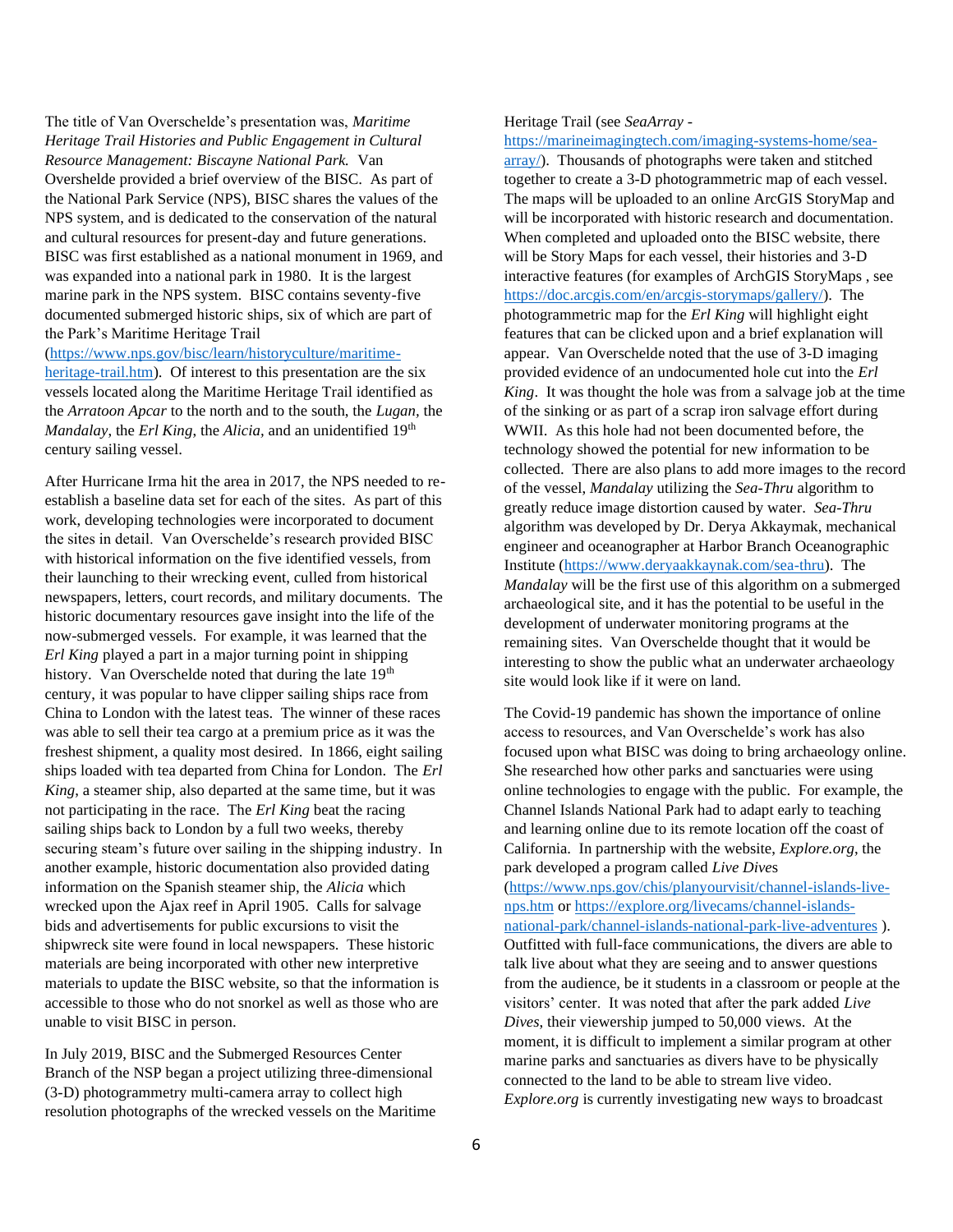from deeper water and further from land. Another example is the Thunder Bay National Marine Sanctuary, whose cultural resources include one hundred shipwrecks at depths ranging from ten feet to one hundred and eighty-five feet [\(https://thunderbay.noaa.gov/\)](https://thunderbay.noaa.gov/). The sanctuary provides a variety of interpretive materials to in-person and virtual visitors including 3-D models of seven shipwrecks along with ArcGIS StoryMaps of each vessel's location and history. Also, visitors are able to view a virtual dive gallery of fourteen vessels via computer, smartphone or virtual-reality headset. Additionally, there are stationary 360° images for twelve different vessels. The sanctuary recently added a virtual dive of the vessel, *D.M. Wilson* in which a diver swims slowly over and through the wreck, while a voice-over provides a history and an explanation of the features seen. Finally, Lloyd's Register Foundation has a short virtual-reality program called *Ship Surveyor Through the Ages*, which is available for free download through various game companies [\(https://hec.lrfoundation.org.uk/whats-on/ship](https://hec.lrfoundation.org.uk/whats-on/ship-surveyor-through-the-ages)[surveyor-through-the-ages\)](https://hec.lrfoundation.org.uk/whats-on/ship-surveyor-through-the-ages). Using a virtual-reality headset or console computer, viewers can virtually explore a 19<sup>th</sup> century clipper ship, a  $20<sup>th</sup>$  century steam composite vessel, and a modern-day vessel to learn what a marine surveyor would look at when conducting a vessel inspection.

In conclusion, Van Overschelde stated that, considering the long-range impact that Covid-19 has had, it will be increasingly important for archaeologists to utilize advancing technology as a means to bring archaeology to the public. Some parks and museums are already being pushed in this direction to provide online access to their interpretive materials to a wider audience. As technologies improve and new ones become available, their application to archaeology is an effective way to bring sites and artifacts to the public, who might not otherwise have access to

these cultural resources. In some places, ArchGIS StoryMaps and 3-D photogrammetry imaging is already being implemented. The *Sea-Thru* algorithm can be applied to 3-D images and videos to enhance viewer experience of an underwater vessel without the distortion normally caused by water. The use of virtual-reality platforms should also be considered, especially as virtual-reality headsets become cheaper and more widely available. With improvements in underwater live broadcast technology currently underway, more underwater parks and sanctuaries will be able to conduct live dive interactions with the public, both virtually and from park visitor centers. At the conclusion of the recorded presentation, members expressed their enjoyment of the interesting presentation, and asked Kayla to pass on their thanks to the speaker. A stimulating discussion then ensued amongst members, which touched upon wide-ranging but related topics such as site documentation, protection and preservation, cultural resource management, and tourism and climate impact. Also discussed were philosophical issues relating to a physical interaction with a site versus a virtual interaction, as well as ethical issues relating to access to sacred artifacts and sites. The meeting ended with the announcement of Samantha Murphy (CU-Denver) as the February  $14<sup>th</sup>$  General Meeting Speaker. The topic of Murphy's presentation will be on her bioarchaeology research on Middle Horizon and Late Horizon Peruvian burials.

A recording of Athena Van Overschelde's presentation is available on the DC-CAS YouTube Channel [\(https://www.youtube.com/watch?v=EmM3MUee3uc\)](https://www.youtube.com/watch?v=EmM3MUee3uc)

The meeting adjourned 8:09 pm. Submitted by Stacy Greenwood, Secretary for DC-CAS

## **DC-CAS FEBRUARY 15, 2022 GENERAL MEETING MINUTES**

The February General Meeting was held online on Tuesday, February 15, 2022 at 7:00pm via the Zoom platform. Craig Dengel opened the meeting, and announced the Bylaw Revision vote would be held after the speaker's presentation had concluded. Stacy Greenwood announced that the Board was in search of a volunteer to be editor for the APB newsletter.

Kayla Bellipanni introduced the evening's speaker, Samantha Murphy, a Bioarchaeology Master's student at the Department of Anthropology, Colorado University–Denver. She received her undergraduate degree in Archaeology at Clemson University in South Carolina. The title of her presentation was, *Relating Status to Access to Healthcare in Pre-Contact Peru During the Middle and Late Horizon Periods.* Murphy began her presentation with a brief definition of relevant geographical and chronological terms. The *Andes* refers to Bolivia, Ecuador and

Peru as a geographical area with shared religious, political and cultural features. The chronological term, *Horizon Period* refers to empire-level centralized control and high social stratification, with resources heavily divided between classes. In contrast, the chronological term, *Intermediate Period* refers to local city-state power and control. Murphy's research focused upon determining if access to healthcare in the pre-contact Andes was restricted by status. Her research was influenced by the work of Dr. Lorna Tilley, whose writings provided a framework of theoretical concepts and methodological standards for retrieving evidence of care from the archaeological record<sup>i</sup>. Tilley noted that the practice of care is a uniquely human feature. It has been present for at least 10,000 years, and may have been key to human evolution. Though there does appear to be evidence of other primates displaying the practice of care, it is rare. While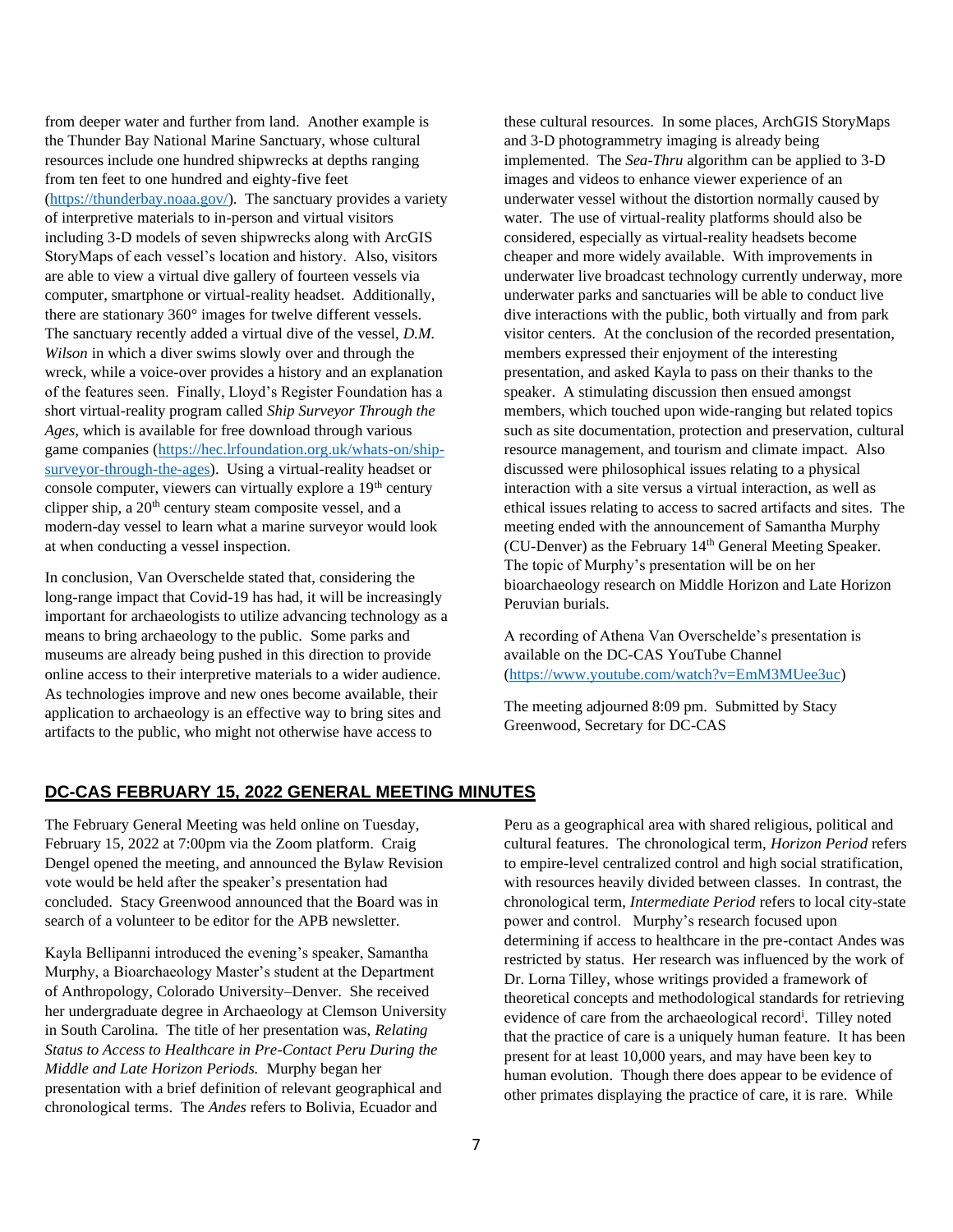biological responses to disease and trauma have little variation, cultural responses to the obligations and costs of caregiving are more variable. It is the differences between cultures which researchers can examine. These obligations and costs are not restricted to medical treatments. It also includes the energy expended towards daily care and procurement of food, water and other resources for the recovering and/or disabled patient. With respect to definitions for health and disability, Murphy followed the World Health Organization's (WHO) guidelines. According to the WHO, health is, "a state of complete physical, mental and social well-being and not merely the absence of disease or infirmity". Disability is defined as, "the results from the interaction between individuals with a health condition such as cerebral palsy, Downe syndrome and depression, with personal and environmental factors including negative attitudes, inaccessible transportation and public buildings, and limited social support".

Due to travel restrictions during the Covid-19 pandemic, Murphy was unable to carry out direct data gathering from skeletal material. As an alternative, Murphy searched for sizeable Andean skeletal collections which had research notes and data remotely accessible. She identified two such sources located in the Bandelier Collection at the American Museum of Natural History in New York City, New York and The Hiram Bingham Collection at the Yale Peabody Museum of Natural History in New Haven, Connecticut. Both collections were excavated during the late 1800s/early 1900s. The Bandelier Collection was analyzed by Doug Ubelaker in 1989, and his work contained information on age, biological sex, and life history. The Bingham Collection data also contained age and biological sex information. However, it did not contain specific life history data other than if trepanation had occurred. For her research, Murphy planned to look for surgical intervention such as trepanation, recovery from trauma, provision of resources, and assistance in day-to-day activities. She noted that trepanation is found worldwide, and evidence of its practice is found as early as the Neolithic Period. It continues to be used in medicine today. Trepanation was widely practiced in the precontact Andes using obsidian tools. John W. Verano's analysis of trepanation in Peru, and elsewhere in the Andes, found that trepanation was fairly accessible across age and genderii. It also had a high success rate, 75% to 80% in some cases. This success rate was higher than during the U.S. Civil War. Murphy also noted there was evidence within her study collections of surgery for deviated septum. Using random sampling, Murphy selected a sample group of one hundred and twenty-seven individuals to analyze. The sample consisted primarily of adults along with some sub-adults and children. The sample from the Bandelier Collection was comprised of fifty-two individuals from the Sacred Valley, Peru dating from the Early to Middle Incan Period (1430-1530 CE), and fifty-three individuals from the Lake Titicaca Region of Bolivia dating to the Tiawanaku Period (500-1000 CE). From the Bingham Collection, the sample consisted of twenty-two individuals from the Sacred Valley, Peru dating to the Incan Period. As any grave goods

which could have indicated status were no longer associated with their burial contexts, Murphy selected nutritional markers as proxies for status with the assumption that those with better nutrition will have a higher status. Other studies have indicated that nutritional markers, especially teeth, are quite reliable indicators of status. For example, those with lower nutritional markers will have higher numbers of caries and antemortem tooth loss due to low animal protein consumption. Dental caries and high antemortem tooth loss is indicative of a high carbohydrate diet. Other nutritional markers used were criba orbitalia, enamel hypoplasia and porotic hyperostosis. Criba orbitalia is pitting of the bone under the eye socket. Enamel hypoplasia is indicated by the presence of stress lines formed in the enamel of developing teeth. Porotic hyperostosis is pitting in the back of skull.

Murphy found a large amount of evidence of poor nutrition, and a high number of low-status individuals. However, it was not clear if low nutrition was present across the board within the larger population. Several conditions were found including anemia/low iron, dental abscesses, tooth loss, arthritis, dental wear and porotic hyperostosis. If individuals had been hurt, there was evidence of surgical intervention regardless of age and biological sex. There was also plenty of evidence to indicate those individuals also recovered from their trauma and surgeries. Chi-Square analysis indicated a low association between status and trauma recovery. Status and surgical recovery also had a low association, though slightly higher than that between status and trauma recovery. There may have been some kind of association between status and recovery from surgery. However, it was not found to be statistically significant. Overall, there appeared to be minimal association between status and access to healthcare. This was unexpected as historic records from the post-conquest period indicated that Incan society was highly stratified, and resources were heavily restricted to certain individuals. Yet, regardless of status, individuals were accessing healthcare and recovering from surgery and trauma. Murphy wondered if perhaps religious resources were considered more important than material resources. What did this mean regarding individual value within a community compared to other societies? Murphy noted that some individuals had lost all of their teeth prior to death, but lived for a substantial amount of time. Even those with low nutrition were recovering from surgical procedures. This could have only happened if someone was helping to provide food and care for such individuals. Murphy concluded her presentation by stating that healthcare doesn't always mean the same thing to everyone. Modern bias has influenced how we view some procedures in the past. She stated there was lots of opportunity to compare healthcare in different archaeological populations. The audience thanked Murphy for an interesting presentation and asked her several questions.

A recording of Samantha Murphy's presentation is available on the Denver CAS YouTube Channel <https://www.youtube.com/watch?v=4pJW1UXbAw0>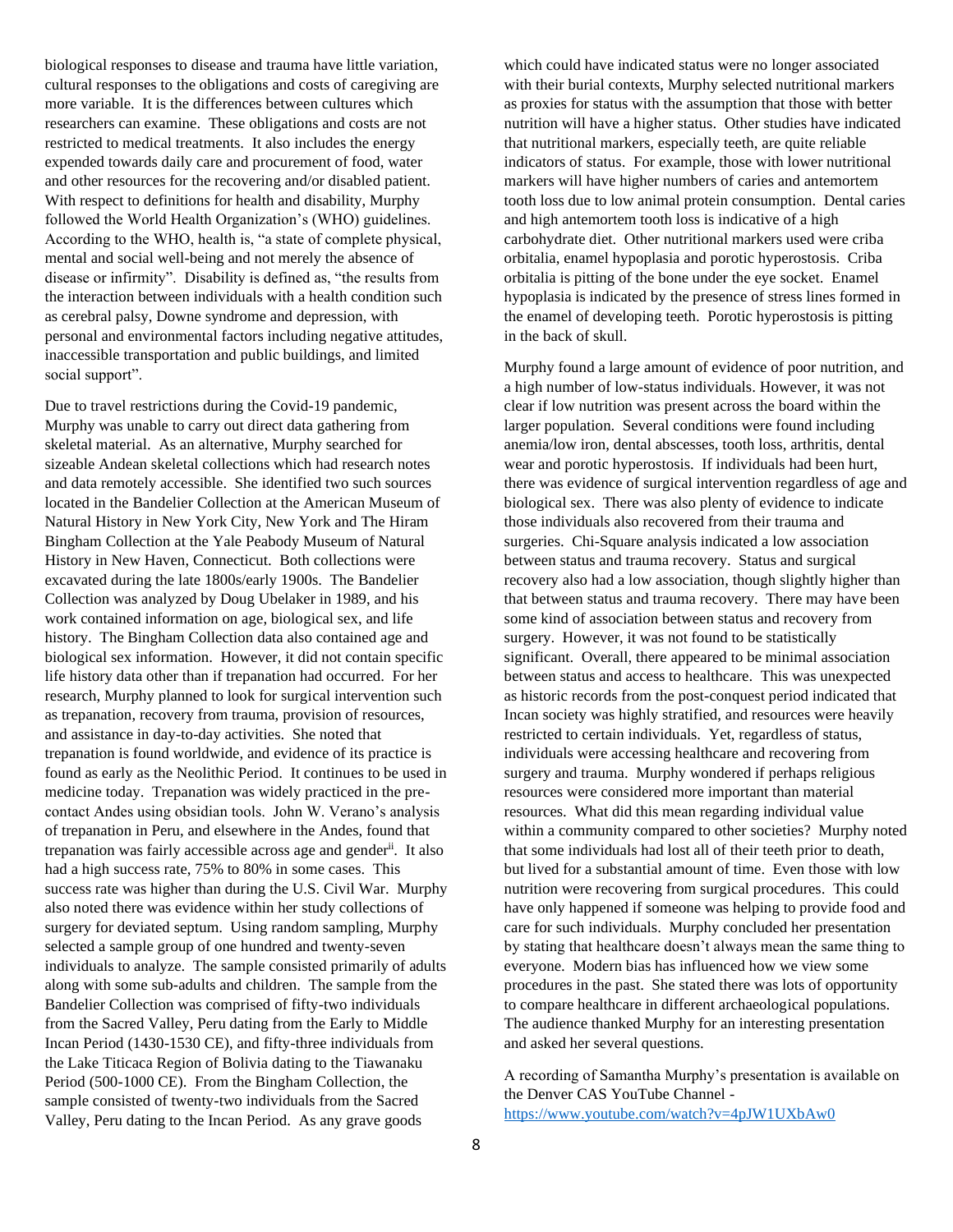Please note, the vote to accept the recommended bylaw revisions could not be held after the talk due to technical issues. It was decided the vote would be held via email. Voting would

be open for one week. The meeting adjourned at 8:22 pm. Submitted by Stacy Greenwood, Secretary for DC- CAS.

<sup>i</sup> Tilley, Lorna. 2015. *Theory and Practice in the Bioarchaeology of Care*, Bioarchaeology and Social Theory Series, Debra L. Martin, Editor. Switzerland: Springer International Publishing, 1st edition (August 28, 2015). Hardcover ISBN: 978-3319188591, Softcover ISBN: 978-3319361475, e-Book ISBN: 978-3319188607. Also available as a pdf download at [https://www.researchgate.net/publication/315804448\\_Theory\\_and\\_Practice\\_in\\_the\\_Bioarchaeology\\_of\\_Care.](https://www.researchgate.net/publication/315804448_Theory_and_Practice_in_the_Bioarchaeology_of_Care)

ii Verano, John W. 2016. *Holes in the Head: The Art and Archaeology of Trepanation in Ancient Peru*, Dumbarton Oaks Pre-Columbian Art and Archaeology Series 38. Washington, D.C.: Dumbarton Oaks Research Library and Collection (June 13, 2016). Softcover ISBN: 978-0884024125. Also available as a pdf download at

[https://www.researchgate.net/publication/319428154\\_Holes\\_in\\_the\\_Head\\_The\\_Art\\_and\\_Archaeology\\_of\\_Trepanation\\_in\\_Ancient\\_Peru\\_John\\_W\\_Vera](https://www.researchgate.net/publication/319428154_Holes_in_the_Head_The_Art_and_Archaeology_of_Trepanation_in_Ancient_Peru_John_W_Verano_ed_Washington_DC_Dumbarton_Oaks_2016_352_pp_6995_paper_ISBN_9780884024125) [no\\_ed\\_Washington\\_DC\\_Dumbarton\\_Oaks\\_2016\\_352\\_pp\\_6995\\_paper\\_ISBN\\_9780884024125](https://www.researchgate.net/publication/319428154_Holes_in_the_Head_The_Art_and_Archaeology_of_Trepanation_in_Ancient_Peru_John_W_Verano_ed_Washington_DC_Dumbarton_Oaks_2016_352_pp_6995_paper_ISBN_9780884024125).

## **DC-CAS MARCH 14, 2022 GENERAL MEETING MINUTES**

The March General Meeting was held online on Monday, March 14, 2022 at 7:00 pm via the Zoom platform. Stacy Greenwood opened the meeting and announced the Board was planning to organize some field trips. Some possible places for field trips included History Colorado, Denver Museum of Nature and Science (DMNS), Hell's Gap and Lamb Springs. She encouraged members to contact her with any other locations they would like to visit.

Kayla Bellipanni introduced the evening's speaker, Deb Bollig, a DC-CAS member currently serving on the Board as Membership Secretary. Bollig is an avocational archaeologist retired from a career as an information systems manager, college instructor and software engineer. She currently devotes her time to archaeological research and volunteering for various archaeological projects, such as the P3 Project. She also teaches archaeology classes at the Osher Life-long Learning Institute at University of Denver, and is an advocate for making archaeology more accessible to the public. The title of her presentation was, *New Science and Old Stones: Latest Research Findings on Stonehenge.* Prior to beginning her talk, Bollig noted that she had the opportunity to visit the *Stonehenge: Ancient Mysteries and Modern Discoveries* Exhibit recently held at the DMNS (March 2021-August 2021). She also indicated the British Museum was currently hosting the first major United Kingdom (UK) exhibit on Stonehenge called, *The World of Stonehenge* (February 17 to July 17, 2022).

The Stonehenge World Heritage Site is located in southwestern England in the County of Wiltshire, 9.3 miles (15 kilometers) north of the city of Salisbury. It includes the Stonehenge monument, the Carpark monument, the Cursus, Durrington Walls, Normanton Down Barrows, Woodhenge and Vespasian's Camp. Several modern investigations have been undertaken which have greatly expanded the knowledge of the site. Four investigations were coordinated by Dr. Michael Parker Pearson,

Professor of British Later Prehistory, Institute of Archaeology, University of London. These projects were the Stonehenge Riverside Project (2003-2009), the Feeding Stonehenge Project (2010-2013), the Stonehenge Hidden Landscape Project (2010- 2014), and the Stones of Stonehenge Project (2011-2021). Dr. Parker Pearson has worked at Stonehenge for over 20 years, coauthored several papers and produced several informative videos available on YouTube. One interesting theory postulated by Parker Pearson is that wood monuments were for the living, while stone monuments were for the dead. Bollig noted the Stonehenge Hidden Landscape Project utilized the latest technology, such as magnetometry, ground-penetrating radar, and 2-D and 3-D photogrammetry imaging to reveal the area's use over millennia. Hundreds of new features were identified including hengeform sites, new data was obtained from Durrington Walls and Woodhenge, seventeen new ritual monuments were identified, and additional information was retrieved from burial mounds. Another investigation was carried out at the site of Blick Mead by David Jacques, University of Buckingham (formerly of the Open University). Excavations began at Blick Mead in 2005 and continue today.

Bollig noted the earliest known monument at the Stonehenge World Heritage Site is the Carpark Monument. It was discovered in 1966 during a parking lot expansion. Three large intact postholes and one disturbed posthole were found oriented on an east-west alignment. The postholes were thought to once hold large timber posts. Radiocarbon analysis dated the post holes to the Mesolithic Period (8,000 BCE), a time during which the UK was still joined to Europe, a landmass referred to as *Doggerland.* Another early site discussed by Bollig was Blick Mead, located near the site of Vespasian's Camp and the town of Amesbury. Blick Mead was first excavated in 2005 by Dr. David Jacques. The site is in close proximity to the Avon River, and was once heavily wooded. Tens of thousands of flint tools of various forms have been recovered. There is also an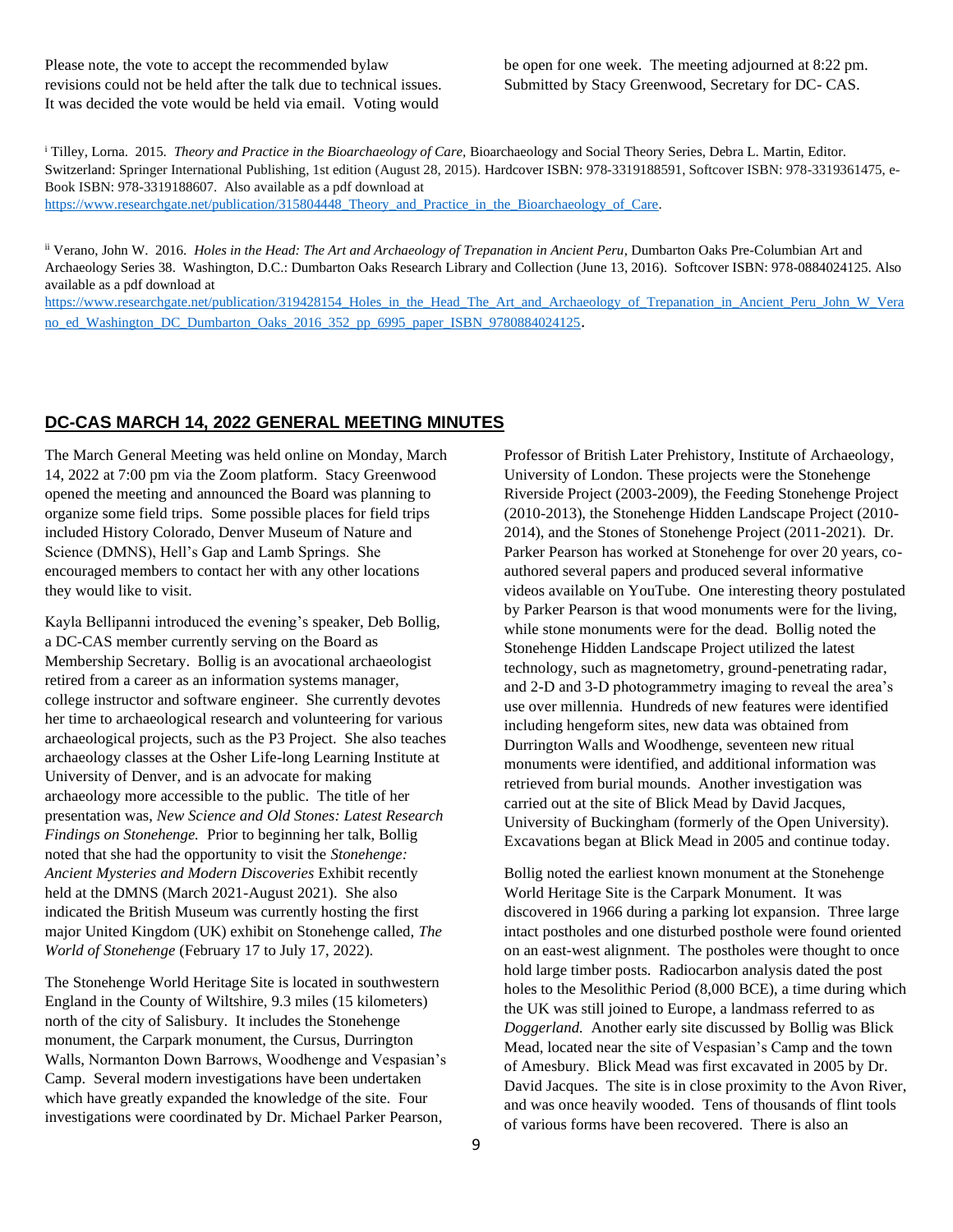abundant supply of flint nodules. Interestingly, some flint nodules found along the spring line are tinted pink due to a rare alga (*Hildenbrandia rivularis*) in the water. Pink flint is found in other parts of the world, but it hasn't been found elsewhere in Great Britain. Thousands of faunal remains have also been recovered, especially that of aurochs, wild pig and red deer. A tooth from a domesticated dog was radiocarbon-dated to 5,000 BCE. Stable isotopic analysis indicated the dog originated from the Vale of York, 250 miles (402 kilometers) away. The site was thought to be used for major feasting events. Blick Mead has had a long occupation with radiocarbon dates ranging from the late Mesolithic to the early Neolithic (approximately 8,000 BCE to 3,300 BCE).

Bollig also discussed another Mesolithic monument known as the Cursus, or the Greater Cursus, first identified in 1723 by William Stukeley. Stukeley thought the monument was a Roman chariot race track. Bollig described cursus monuments as very long and relatively narrow, rectangular enclosures with rounded or squared-off ends. She noted the Cursus is 1.9 miles (3 kilometers) long and has a width of between 330 feet (100 meters) and 490 feet (150 meters). During the 1940s, a red deer antler was found in the chalk with an estimated date of 2,890 BCE to 2,460 BCE. In 2007, another red deer antler was recovered during the Stonehenge Riverside Project which dated between 3,632 BCE and 3,375 BCE. It is thought the Cursus may have been used as an animal trap due to its near-continuous interior boundary and an exterior boundary with a few breaks thought to be causeway entrances. Bollig stated many burial monuments were placed along the length and ends of the Cursus. They begin to appear at the time of the construction of the Cursus, and continued well into the arrival of the Beaker People around 2,400 BCE. She also noted the Cursus was aligned with Woodhenge, at the Avon River, and that it was oriented along the midsummer sunrise.

Bollig then turned her attention to the Stonehenge monument. The Stones of Stonehenge Project conducted analysis to determine the origin of the bluestones located in the innermost part of the structure. Geochemical analysis of zircon and radioactive uranium indicated a matching signature to the Preseli Hills outcropping in Wales. Presli Hills quarry sites, Carn Goedog and Craig Rhos-y-felin provide evidence of quarrying dating to approximately 3,000 BCE. In 2019, the Preseli Hill stone circle site of Waun Mawn, was dated between 3,400 BCE and 3,200 BCE using optically stimulated luminescence analysis of soil from holes where stones once stood. Parker Pearson has postulated some of the Waun Mawn bluestones were transported to the Bluestonehenge site on the Avon River, then later moved to Stonehenge. In addition to examining the bluestones, the Stones of Stonehenge Project investigated the Sarsen stones located around the exterior of the Stonehenge monument. A date of approximately 2,500 BCE has been determined for the addition of the Sarsen stones to the monument. Geochemical analysis of previously-cored Sarsen stone samples indicated that fifty of the fifty-two stones

originated from the West Woods area near the Marlborough Downs, located 15 miles (24 kilometers) away.

The Stonehenge Riverside Project re-excavated a circle of fiftysix chalk pits known as the Aubrey Holes, which are located outside the Sarsen stone circle of the Stonehenge monument. Initially discovered in 1666 by John Aubrey, the Aubrey Holes were later excavated in 1919-1920 by Colonel William Hawley. Cremains and unburnt bones were found buried in the holes. It is thought the site was the largest known cemetery in Britain at the time. It is believed the Aubrey Holes date to the earliest construction phase of the Stonehenge monument (3,200 BCE), and were used for burials during the first remodeling phase (2,900 BCE). In 1935, Hawley placed all of the cremations and bones into one bag, and reburied them in one of the pit holes. During the Stonehenge Riverside Project, the individual cremains and unburnt bones were exhumed and analyzed. The Stonehenge Riverside Project also investigated the site of Bluestonehenge, located on the Avon River, 1 mile (1.6 kilometers) from the Stonehenge monument, at the end of the Avenue. The site was thought to originally contain twenty-five bluestones, and may have been part of a ceremonial procession route. It is tentatively dated to between 3,000 BCE and 2,400 BCE.

Next, Bollig talked about the Feeding Stonehenge Project, which examined the faunal remains recovered during the Riverside Stonehenge Project. She focused upon work done at Durrington Walls, a late Neolithic residential site for workers involved in the construction of Stonehenge. It is located near the Woodhenge monument. Researchers estimate that up to one thousand families occupied the site for less than forty-five years, possibly for only twelve years, based upon household middens. Recovered items indicate a large amount of feasting during the solstice. Animal bones and teeth were primarily from pigs and domesticated cows. Organic remains indicated a diet of vegetables, fruits, cheese and grains. Isotopic analysis on faunal remains found residents came from all over Britain with their animals. Recently, more than twenty shafts with postholes have been found encircling Durrington Walls and Woodhenge. The shafts are eight meters in diameter and five meters deep.

Finally, Bollig discussed the Beaker People, who arrived in approximately 2,400 BCE. DNA analysis indicates the Beaker People originated from the Yamnaya peoples located in the steppes north of the Black and Caspian Seas. DNA also revealed that 90% of the Neolithic farmer population was replaced by the Beaker People. The presence of the Beaker People at the Stonehenge World Heritage Site is highlighted by the burial of a Beaker warrior in the Normanton Down Barrows, known as the Bush Barrow Horde. Other burials in the burrows also contained gold, bronze and copper artifacts. The arrival of the Beaker People marks the start of the Early British Bronze Age, as there is no evidence of metal working prior to their arrival. Bollig concluded her presentation with a discussion of plans for a tunnel project on the A303 Highway, which passes